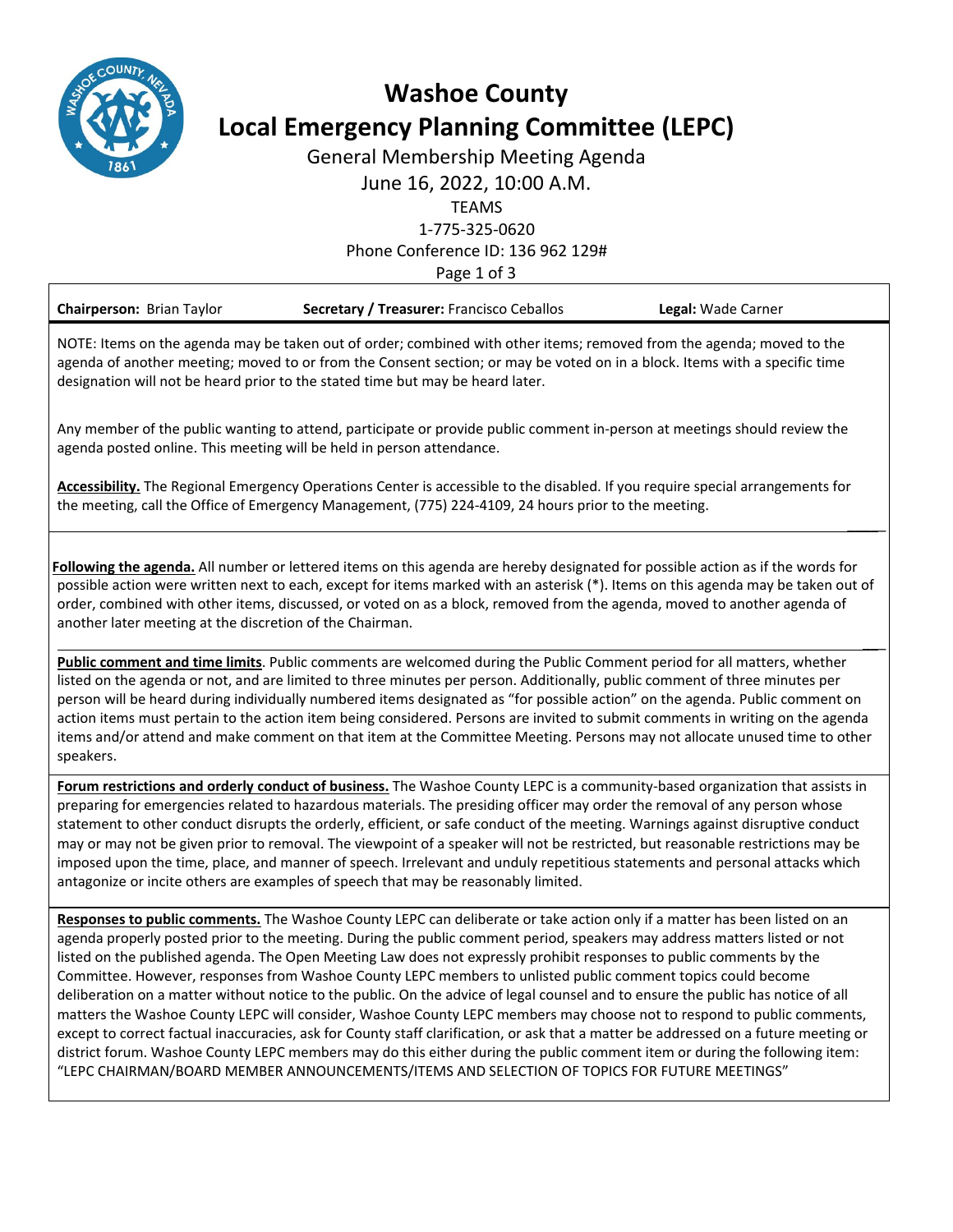#### Page 2 of 3

**Posting locations**. Pursuant to NRS 241.020, this Agenda has been posted at the Washoe County Administration Building (1001 E. Ninth Street, Bldg. A); Washoe County Emergency Management (5195 Spectrum Boulevard), Reno City Hall (One East First St.), Sparks City Hall (431 Prater Way), and online at notice.nv.gov and https://www.washoecounty.us/lepc/

**Support documentation.** Support documentation for the items on the agenda is available to members of the public at the Washoe County Emergency Management Office (5195 Spectrum Boulevard, Reno, Nevada), Francisco Ceballos, LEPC Secretary/Treasurer (775) 224‐4109.